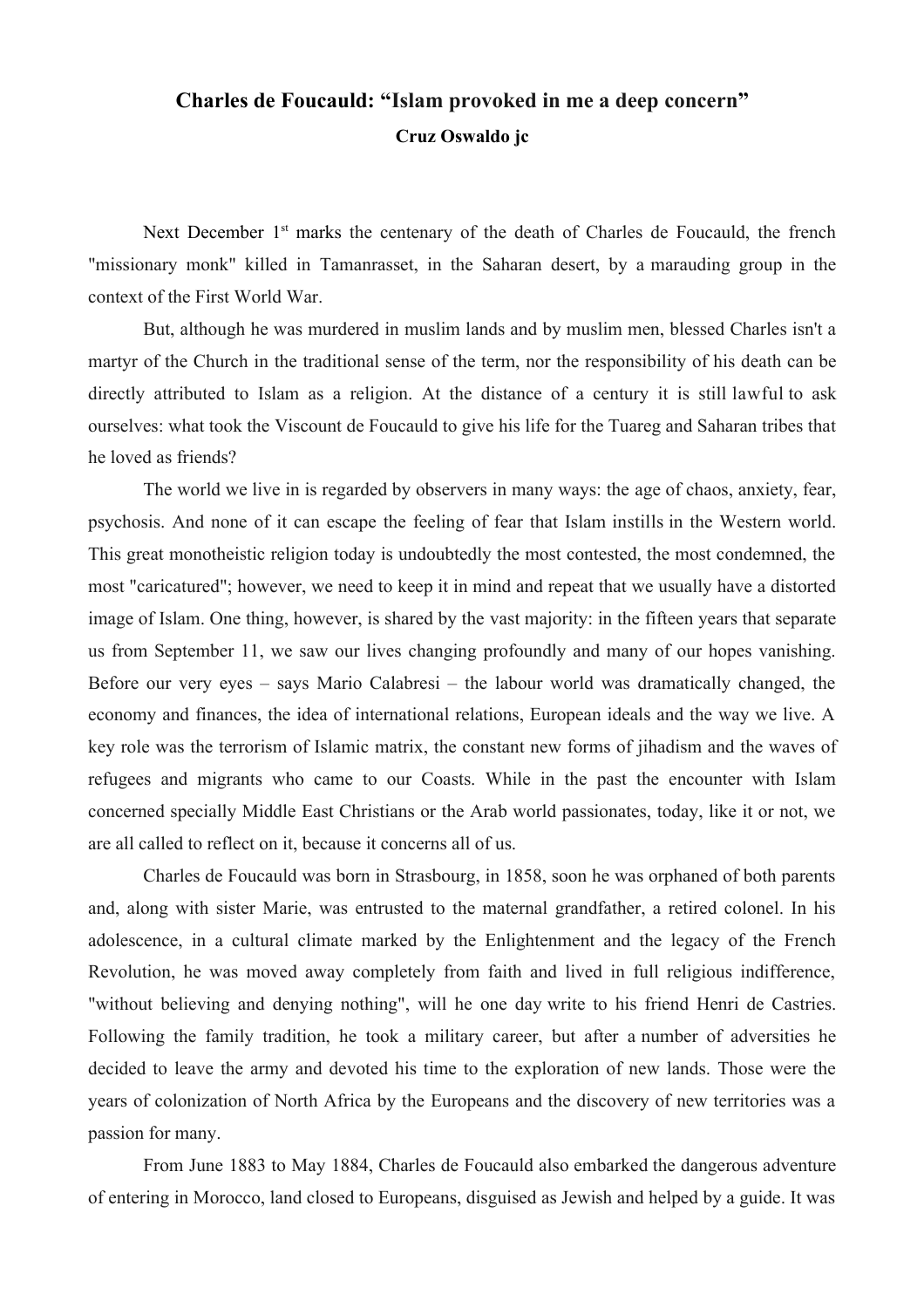a dangerous journey but everything turned out well. He published his works under the title *Riconnaissance au Maroc* and got the gold medal of the *Société de Géographie de Paris* due to the high scientific value of his work. However, besides the great success of the expedition, Charles was struck in particular by two unique characteristics of Islam men: hospitality and prayer.

The host is sacred for Muslims, it's a duty for all, in the image of Abraham. Then it's the prayer as "loving submission to God." For a young European, rational and without religion, the contact with the faith of Muslims, souls that live continuously in the presence of God, who practice their faith with pride, without being ashamed, made him understand something much larger and more true than all earthly activities: "Islam provoked in me a deep concern", he confesses to Castries. And at first he wanted to become a Muslim: "I began to study Islam".

## **From the "higher" God to the God "infinitely small"**

Near the end of October 1886, Charles de Foucauld, after a long period of discernment and helped by people that were very dear to him, rediscovers the faith of his childhood: "Since I knew that God existed, I could not help but to live only for Him"... What happened in the heart of this man initially impressed by the Islamic faith to then end in friendship with Jesus of Nazareth? And above all, what was his attitude in the relation with Muslims after having understood that the Almighty God and "totally other" of Islam became tiny and close to every man in the Incarnation event?

Meanwhile, we could say that the expression "living only for God" reflects in a certain way the absolute monotheism of Islam's profession of faith: "I testify that there is no other God but God". Indeed, it is possible to speak about "Viscount Charles de Foucauld" before and "Brother Charles of Jesus" after the personal encounter with Jesus.

The spiritual journey of Charles can be described with the term "lowering". He begins, from the Gospel, to know the story of Jesus who became a "a poor worker" in Nazareth. But Jesus is also a gift of the Father "who so much loved the world". He, despite being God, bent down, annihilated himself to death (cf. Phil 2: 5-11). Charles wants to imitate the life of Jesus: although he was rich, renounces to fame, to the family affections, abandons everything and sets out, this time for a different operation from the one of Morocco. Now he is no longer thirsty for glory and honor, but it is an absolute thirsty one for the Absolute with a penitent heart. After about seven years of living in France and especially in Syria, he obtained permission from his superiors to move in to Nazareth as an hermit and thus be able to "touch hands" with the event of Jesus.

He spends long hours in silent adoration before Jesus Eucharist, assiduously reads the gospel